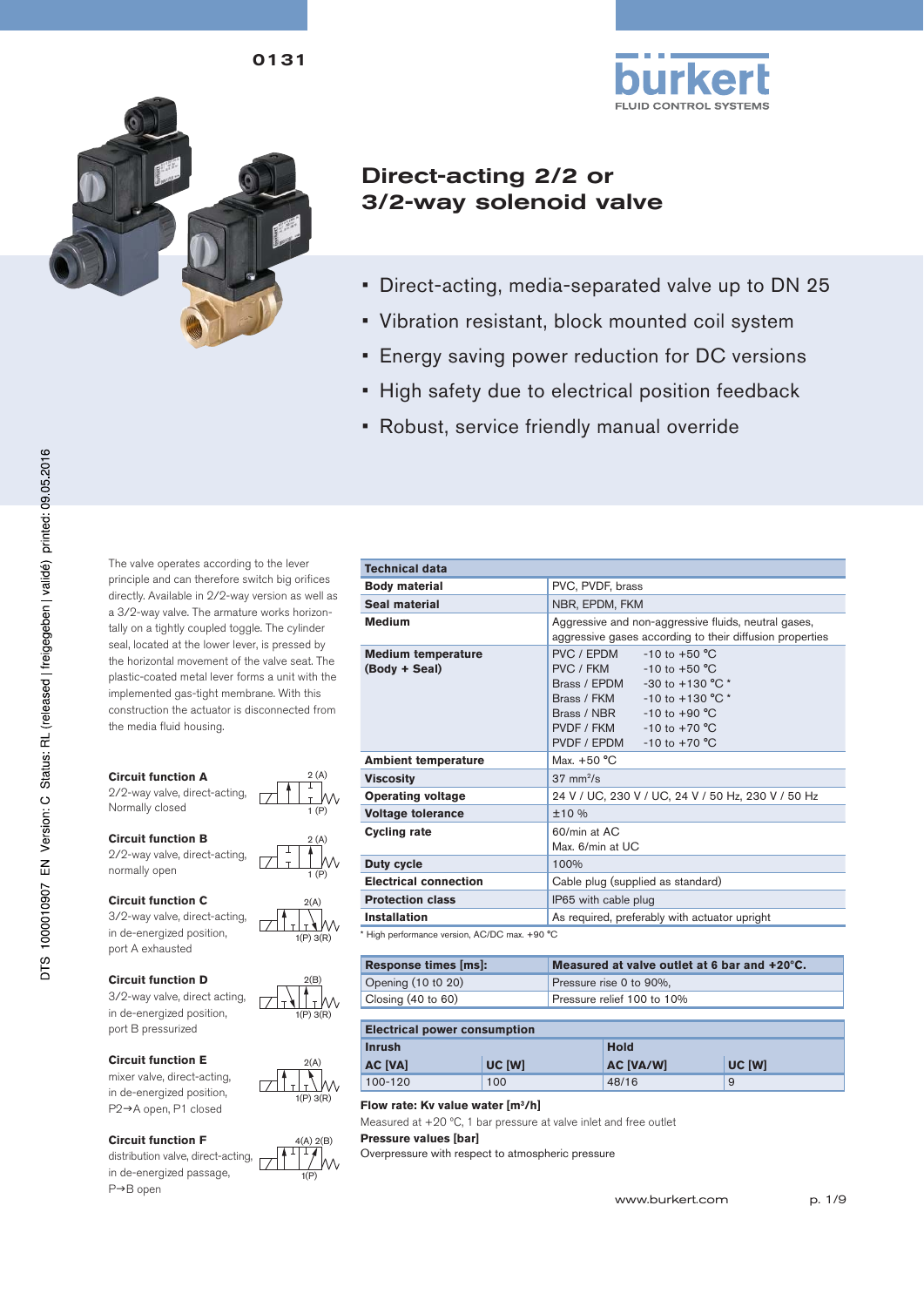**burkert** 

## 0131

## Materials



# Dimensions [mm]

## 3/2-way brass version

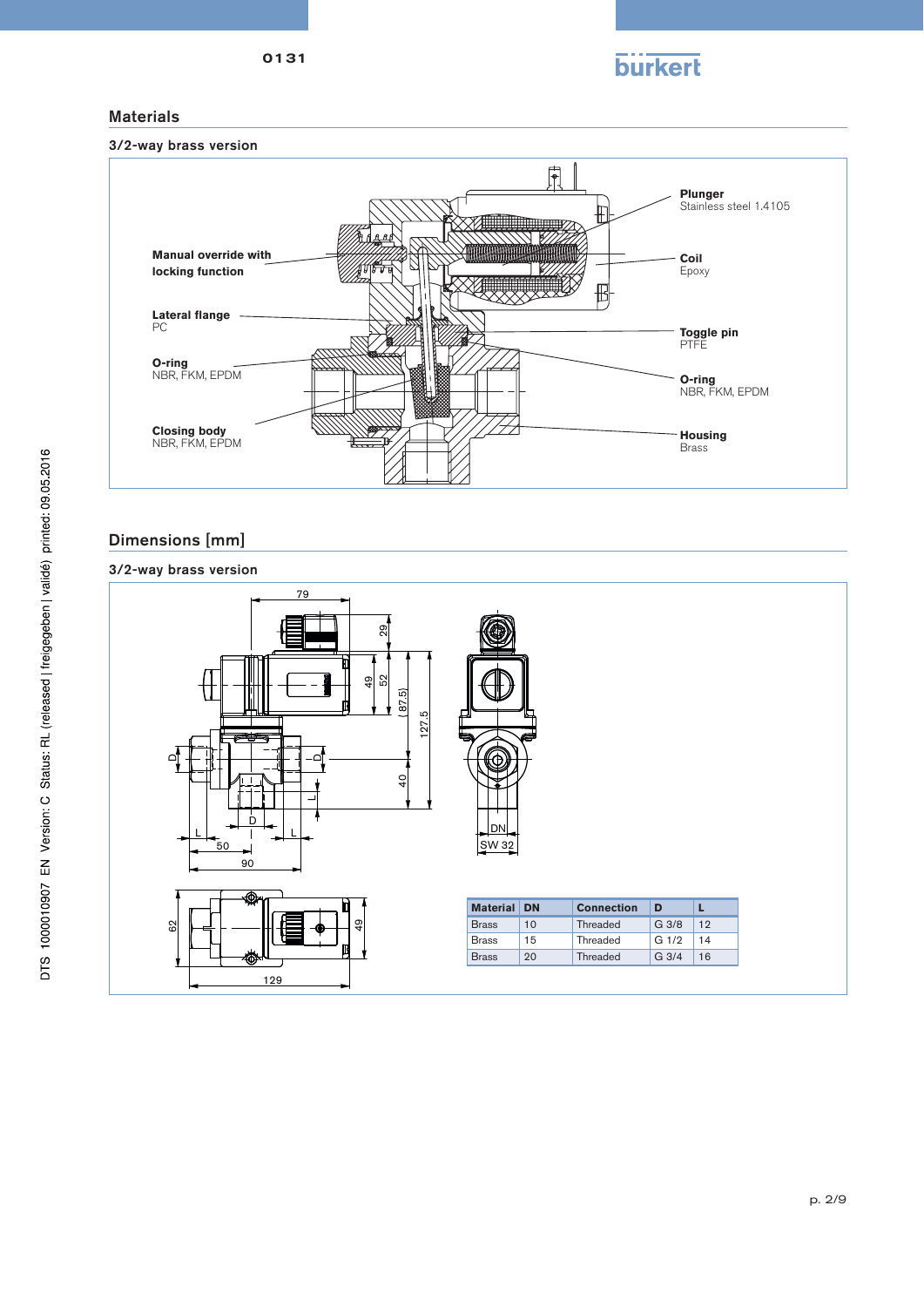

### **Materials**

3/2-way plastic version with union nut and connection fitting



### Dimensions [mm]

3/2-way plastic version with union nut and connection fitting



Threaded connection 32 19 14 NPT 1/2 134<br>True union 33 19 16  $\varnothing$  20.2 136 15 True union 33 19 16 Ø 20.2 136 Threaded connection 33 19 13 G 1/2 136 Threaded connection 23 19 14 NPT 1/2 136<br>True union 36 22 19 0252 142 15 (with port for DN 20) True union<br>
Threaded connection 36 22 19 0 25.2 142 Threaded connection 36 22 15 G 3/4 142<br>
Threaded connection 36 22 16 NPT 3/4 142 Threaded connection 36 22 16 NPT 3/4 142<br>True union 37 22 19 0 25.2 144 20 True union 37 22 19 Ø 25.2 144 Threaded connection 37 22 15 G 3/4 144<br>
Threaded connection 37 22 16 NPT 3/4 144 Threaded connection 37 22 16 NPT 3/4 144<br>Weld end 31 18 15  $\varnothing$  15.5 132 PVDF | 10 | Weld end | 31 | 18 | 15 | Ø 15.5 | 132 15 Neld end 33 19 16 Ø 19.35 136 20 Weld end 36 21 18 Ø 24.5 142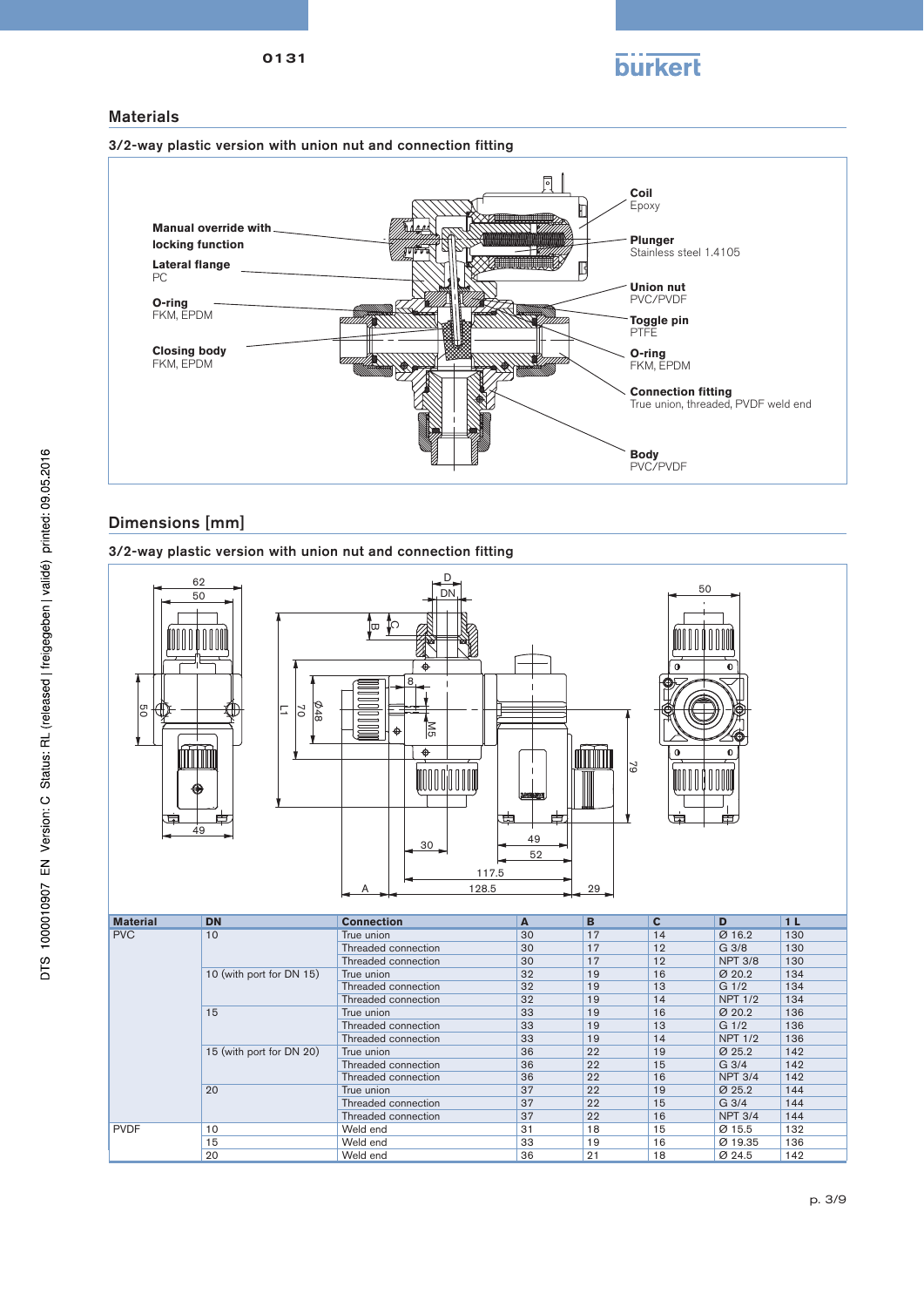

| 3/2-way version, seal material EPDM |  |  |  |
|-------------------------------------|--|--|--|
|-------------------------------------|--|--|--|

|                  |                     |                 |                                       |                                       |                         |                         |                    | Item no. per voltage / frequency |                    |
|------------------|---------------------|-----------------|---------------------------------------|---------------------------------------|-------------------------|-------------------------|--------------------|----------------------------------|--------------------|
| Body<br>material | Circuit<br>function | Orifice<br>[mm] | Port<br>connection<br>[inch resp. mm] | Kv value<br>water [m <sup>3</sup> /h] | Pressure range<br>[bar] | 24 V/UC                 | 230 V/UC           | 24 V/50 Hz                       | 230 V/50 Hz        |
| <b>PVC</b>       | $\overline{C}$      | 10              | G 3/8                                 | 2.0                                   | $0 - 1$                 | $\pmb{\mathsf{X}}$      | $\pmb{\mathsf{X}}$ | $\sim$                           | $\bar{a}$          |
|                  |                     |                 | G 1/2                                 | 2.0                                   | $0 - 1$                 | $\pmb{\mathsf{X}}$      | $\pmb{\mathsf{X}}$ |                                  |                    |
|                  |                     |                 | True union Ø 16                       | 2.0                                   | $0 - 1$                 | $\pmb{\mathsf{X}}$      | $\pmb{\mathsf{X}}$ | $\overline{a}$                   |                    |
|                  |                     |                 | True union Ø 20                       | 2.0                                   | $0 - 1$                 | $\pmb{\mathsf{X}}$      | $\pmb{\mathsf{X}}$ |                                  |                    |
|                  |                     | 15              | G 1/2                                 | 4.0                                   | $0 - 0.5$               | $\pmb{\mathsf{X}}$      | $\pmb{\mathsf{x}}$ | ÷,                               |                    |
|                  |                     |                 | True union Ø 20                       | 4.0                                   | $0 - 0.5$               | $\pmb{\mathsf{X}}$      | $\pmb{\mathsf{X}}$ | $\overline{\phantom{a}}$         | ٠                  |
|                  |                     |                 | True union Ø 25                       | 4.0                                   | $0 - 0.5$               | $\pmb{\mathsf{X}}$      | $\pmb{\mathsf{x}}$ |                                  |                    |
|                  |                     | 20              | G 3/4                                 | 5.0                                   | $0 - 0.25$              | $\pmb{\mathsf{X}}$      | $\pmb{\chi}$       | $\overline{\phantom{a}}$         |                    |
|                  |                     |                 | True union Ø 25                       | 5.0                                   | $0 - 0.25$              | $\pmb{\mathsf{X}}$      | $\pmb{\mathsf{x}}$ | $\overline{\phantom{a}}$         |                    |
|                  | D                   | $10$            | G 3/8                                 | 2.0                                   | $0 - 1$                 | $\pmb{\mathsf{X}}$      | $\pmb{\mathsf{x}}$ | X                                | $\pmb{\mathsf{X}}$ |
|                  |                     |                 | G <sub>1/2</sub>                      | 2.0                                   | $0 - 1$                 | $\pmb{\mathsf{X}}$      | $\pmb{\mathsf{x}}$ | $\pmb{\chi}$                     | $\mathsf{x}$       |
|                  |                     |                 | True union Ø 16                       | 2.0                                   | $0 - 1$                 | X                       | $\pmb{\mathsf{x}}$ | $\pmb{\mathsf{x}}$               | $\pmb{\mathsf{X}}$ |
|                  |                     |                 | True union Ø 20                       | 2.0                                   | $0 - 1$                 | $\pmb{\mathsf{X}}$      | $\pmb{\mathsf{X}}$ | $\pmb{\mathsf{X}}$               | $\pmb{\mathsf{X}}$ |
|                  |                     | 15              | G 1/2                                 | 4.0                                   | 0.5                     | $\pmb{\mathsf{X}}$      | $\mathsf{x}$       | $\pmb{\chi}$                     | $\mathsf{x}$       |
|                  |                     |                 | True union Ø 20                       | 4.0                                   | 0.5                     | X                       | $\pmb{\mathsf{X}}$ | $\pmb{\mathsf{x}}$               | $\pmb{\mathsf{X}}$ |
|                  |                     |                 | True union Ø 25                       | 4.0                                   | 0.5                     | $\pmb{\mathsf{X}}$      | $\pmb{\mathsf{X}}$ | $\pmb{\mathsf{X}}$               | $\pmb{\mathsf{X}}$ |
|                  |                     | 20              | G 3/4                                 | 5.0                                   | $0 - 0.25$              | $\pmb{\mathsf{X}}$      | $\pmb{\mathsf{X}}$ | $\pmb{\mathsf{x}}$               | $\pmb{\mathsf{X}}$ |
|                  |                     |                 | True union $\varnothing$ 25           | 5.0                                   | $0 - 0.25$              | $\pmb{\mathsf{X}}$      | $\pmb{\mathsf{X}}$ | $\pmb{\mathsf{X}}$               | $\pmb{\mathsf{X}}$ |
|                  | F                   | 10              | G 3/8                                 | 2.0                                   | $0 - 1$                 | $\pmb{\mathsf{X}}$      | $\pmb{\mathsf{x}}$ | $\mathsf{x}$                     | $\pmb{\mathsf{X}}$ |
|                  |                     |                 | G 1/2                                 | 2.0                                   | $0 - 1$                 | $\mathsf{x}$            | $\pmb{\mathsf{X}}$ | 076 537                          | $\pmb{\mathsf{X}}$ |
|                  |                     |                 | True union Ø 16                       | 2.0                                   | $0 - 1$                 | 055 770                 | $\pmb{\mathsf{X}}$ | 064 266                          | 052 546            |
|                  |                     |                 | True union Ø 20                       | 2.0                                   | $0 - 1$                 | $\overline{\mathsf{x}}$ | $\mathsf{x}$       | $\pmb{\chi}$                     | $\pmb{\mathsf{X}}$ |
|                  |                     | 15              | G 1/2                                 | 4.0                                   | 0.5                     | 025 876                 | $\pmb{\mathsf{X}}$ | $\pmb{\chi}$                     | $\pmb{\mathsf{X}}$ |
|                  |                     |                 | True union Ø 20                       | 4.0                                   | 0.5                     | 049 883                 | $\pmb{\mathsf{X}}$ | 058 279                          | 052 071            |
|                  |                     |                 | True union Ø 25                       | 4.0                                   | 0.5                     | $\mathsf{x}$            | $\pmb{\mathsf{x}}$ | $\pmb{\mathsf{X}}$               | $\pmb{\mathsf{X}}$ |
|                  |                     | 20              | G 3/4                                 | 5.0                                   | $0 - 0.25$              | $\pmb{\mathsf{X}}$      | $\pmb{\mathsf{X}}$ | $\pmb{\mathsf{X}}$               | $\pmb{\mathsf{X}}$ |
|                  |                     |                 | True union Ø 25                       | 5.0                                   | $0 - 0.25$              | 067 076                 | $\pmb{\mathsf{X}}$ | 040 921                          | 054 564            |
| <b>PVDF</b>      | F                   | 10              | Weld end Ø 16                         | 2.0                                   | $0 - 1$                 | $\pmb{\chi}$            | $\pmb{\mathsf{X}}$ | $\pmb{\mathsf{X}}$               | $\pmb{\mathsf{X}}$ |
|                  |                     | 15              | Weld end Ø 20                         | 4.0                                   | $0 - 0.5$               | X                       | $\pmb{\mathsf{x}}$ | $\pmb{\mathsf{x}}$               | $\pmb{\mathsf{X}}$ |
|                  |                     | 20              | Weld end Ø 25                         | 5.0                                   | $0 - 0.25$              | $\mathsf X$             | $\pmb{\mathsf{X}}$ | $\pmb{\mathsf{X}}$               | $\pmb{\mathsf{X}}$ |
|                  | C                   | 10              | G 3/8                                 | 2.0                                   | $0 - 1$                 | $\mathsf{x}$            | $\mathsf{x}$       | $\overline{a}$                   |                    |
| <b>Brass</b>     |                     | 15              | G 1/2                                 | 4.0                                   | $0 - 0.5$               | 046 648                 | $\pmb{\mathsf{X}}$ | $\overline{\phantom{a}}$         |                    |
|                  |                     | 20              | G 3/4                                 | 5.0                                   | $0 - 0.25$              | $\pmb{\mathsf{X}}$      | $\pmb{\mathsf{X}}$ | $\overline{\phantom{a}}$         |                    |
|                  | D                   | 10              | G 3/8                                 | 2.0                                   | $0 - 1$                 | X                       | $\pmb{\mathsf{X}}$ | $\pmb{\mathsf{x}}$               | $\pmb{\mathsf{X}}$ |
|                  |                     | 15              | G 1/2                                 | 4.0                                   | $0 - 0.5$               | $\pmb{\mathsf{X}}$      | $\pmb{\mathsf{X}}$ | $\pmb{\mathsf{X}}$               | $\pmb{\mathsf{X}}$ |
|                  |                     | 20              | G 3/4                                 | 5.0                                   | $0 - 0.25$              | $\pmb{\mathsf{X}}$      | $\pmb{\mathsf{X}}$ | $\pmb{\mathsf{X}}$               | $\pmb{\mathsf{X}}$ |
|                  | F                   | 10              | G 3/8                                 | 2.0                                   | $0 - 1$                 | X                       | $\pmb{\mathsf{X}}$ | $\pmb{\mathsf{X}}$               | $\pmb{\mathsf{X}}$ |
|                  |                     | 15              | G 1/2                                 | 4.0                                   | $0 - 0.5$               | $\pmb{\mathsf{X}}$      | $\pmb{\mathsf{X}}$ | $\pmb{\mathsf{X}}$               | 053 634            |
|                  |                     | 20              | G 3/4                                 | 5.0                                   | $0 - 0.25$              | $\pmb{\mathsf{X}}$      | $\pmb{\mathsf{X}}$ | $\pmb{\mathsf{X}}$               | $\pmb{\chi}$       |

#### 3/2-way version, seal material NBR

|                  |                     |                      |                                  |                                                  |                                |              | Item no. per voltage / frequency |                             |                  |
|------------------|---------------------|----------------------|----------------------------------|--------------------------------------------------|--------------------------------|--------------|----------------------------------|-----------------------------|------------------|
| material<br>Body | Circuit<br>function | ω<br>Orifice<br>[mm] | ction<br>conne<br>[Inch]<br>Port | [m <sup>3</sup> /h]<br>g<br>Ī<br>Kv val<br>water | [bar]<br>စ္<br>Pressu<br>range | ئ<br>24      | ပ္ခ<br>230                       | $\frac{N}{L}$<br>V/50<br>24 | /50<br>230<br>Hz |
|                  | C                   | 10                   | G 3/8                            | 2.0                                              | $0 - 1$                        | 048 997      | 059 302                          | ٠                           |                  |
| <b>Brass</b>     |                     | 15                   | G <sub>1/2</sub>                 | 4.0                                              | $0 - 0.5$                      | 062 737      | 062 481                          | $\overline{\phantom{0}}$    | -                |
|                  |                     | 20                   | G 3/4                            | 5.0                                              | $0 - 0.25$                     | $\mathsf{x}$ | 049 470                          | $\overline{\phantom{0}}$    | -                |
|                  | D                   | 10                   | G 3/8                            | 2.0                                              | $O - 1$                        | $\mathsf{x}$ | $\mathsf{x}$                     | X                           | X                |
|                  |                     | 15                   | G <sub>1/2</sub>                 | 4.0                                              | $0 - 0.5$                      | 021 964      | $\mathsf{x}$                     | X                           | 051 556          |
|                  |                     | 20                   | G 3/4                            | 5.0                                              | $0 - 0.25$                     | $\mathsf{X}$ | $\mathsf{x}$                     | X                           | $\mathsf{x}$     |
|                  | F                   | 10                   | G 3/8                            | 2.0                                              | $0 - 1$                        | 064 025      | $\boldsymbol{\mathsf{X}}$        | X                           | 062 960          |
|                  |                     | 15                   | G <sub>1/2</sub>                 | 4.0                                              | $0 - 0.5$                      | $\mathsf{x}$ | X                                | 045 916                     | 062 124          |
|                  |                     | 20                   | G 3/4                            | 5.0                                              | $0 - 0.25$                     | 140 798      | $\mathsf{x}$                     | 062 119                     | 079 567          |

X on request

- version not possible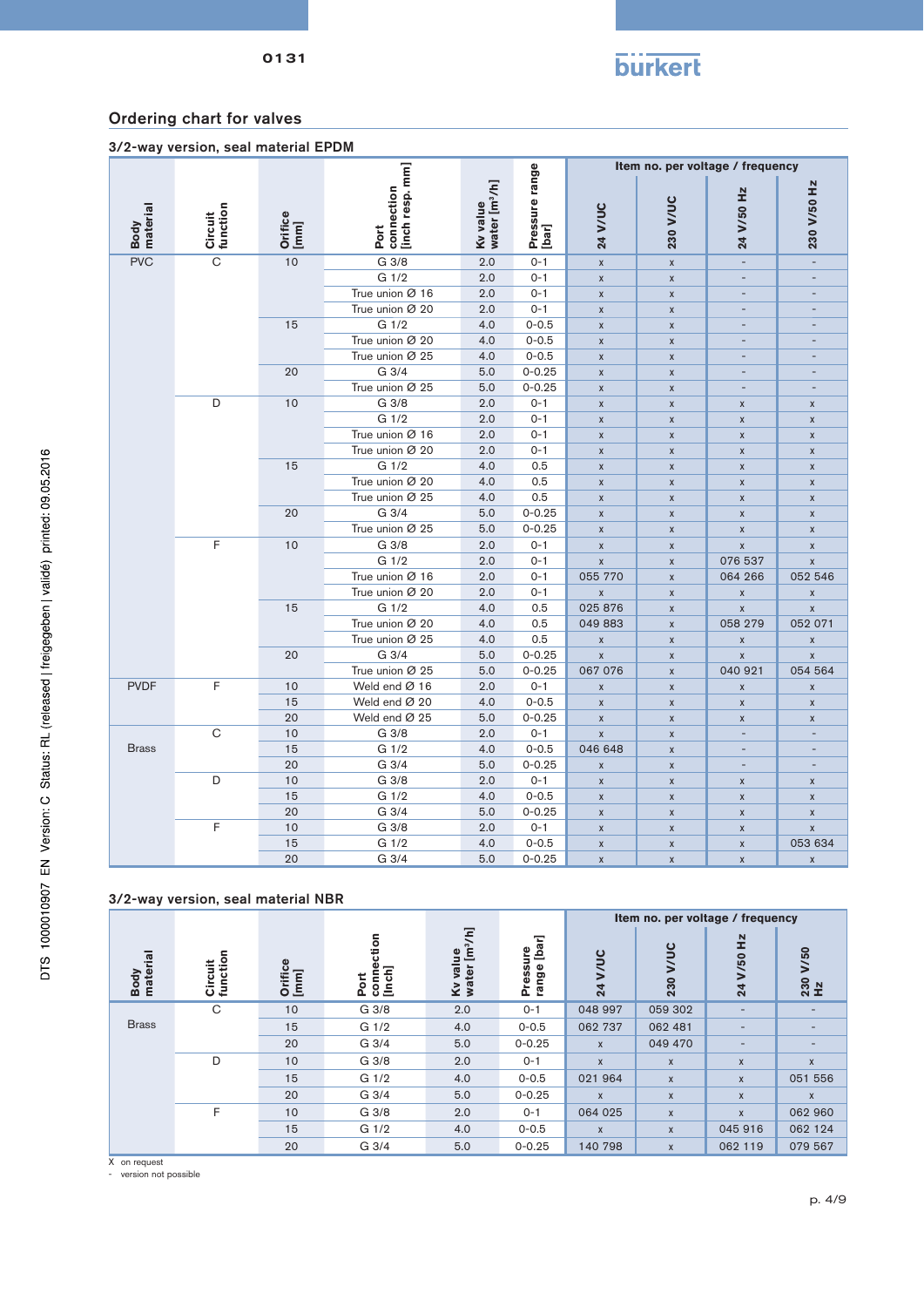

3/2-way version, seal material FKM

|                  |                     |                 |                                       |                                       |                         |                                          |                    | Item no. per voltage / frequency |                               |
|------------------|---------------------|-----------------|---------------------------------------|---------------------------------------|-------------------------|------------------------------------------|--------------------|----------------------------------|-------------------------------|
| Body<br>material | Circuit<br>function | Orifice<br>[mm] | connection<br>[inch resp. mm]<br>Port | Kv value<br>water [m <sup>3</sup> /h] | Pressure<br>range [bar] | <b>24 V/UC</b>                           | 230 V/UC           | 24 V/50 Hz                       | 230 V/50 Hz                   |
| <b>PVC</b>       | $\overline{C}$      | $10$            | G 3/8                                 | 2.0                                   | $0 - 1$                 | $\pmb{\mathsf{X}}$                       | $\pmb{\mathsf{X}}$ | $\qquad \qquad \blacksquare$     | $\overline{\phantom{a}}$      |
|                  |                     |                 | G 1/2                                 |                                       |                         | $\pmb{\chi}$                             | $\mathsf X$        | $\overline{a}$                   |                               |
|                  |                     |                 | True union Ø 16                       |                                       |                         | $\pmb{\mathsf{X}}$                       | $\mathsf X$        |                                  |                               |
|                  |                     |                 | True union Ø 20                       |                                       |                         | $\pmb{\mathsf{X}}$                       | $\mathsf X$        | $\overline{a}$                   |                               |
|                  |                     | 15              | G 1/2                                 | 4.0                                   | $0 - 0.5$               | $\pmb{\mathsf{x}}$                       | $\mathsf X$        | $\overline{\phantom{a}}$         | $\sim$                        |
|                  |                     |                 | True union Ø 20                       |                                       |                         | $\pmb{\mathsf{X}}$                       | $\mathsf X$        |                                  |                               |
|                  |                     |                 | True union Ø 25                       |                                       |                         | $\pmb{\mathsf{X}}$                       | $\mathsf X$        |                                  |                               |
|                  |                     | 20              | G 3/4                                 | 5.0                                   | $0 - 0.25$              | $\pmb{\mathsf{X}}$                       | $\mathsf X$        | $\overline{\phantom{a}}$         | $\overline{\phantom{a}}$      |
|                  |                     |                 | True union Ø 25                       |                                       |                         | $\pmb{\mathsf{X}}$                       | $\mathsf X$        |                                  |                               |
|                  | D                   | 10              | G 3/8                                 | 2.0                                   | $0 - 1$                 | $\pmb{\mathsf{X}}$                       | $\pmb{\mathsf{X}}$ | X                                | $\mathsf X$                   |
|                  |                     |                 | G 1/2                                 |                                       |                         | $\pmb{\mathsf{X}}$                       | X                  | X                                | $\mathsf X$                   |
|                  |                     |                 | True union Ø 16                       |                                       |                         | $\pmb{\mathsf{X}}$                       | $\mathsf X$        | X                                | $\pmb{\mathsf{X}}$            |
|                  |                     |                 | True union Ø 20                       |                                       |                         | $\pmb{\mathsf{X}}$                       | $\mathsf X$        | $\mathsf X$                      | 172 866                       |
|                  |                     | 15              | G 1/2                                 | 4.0                                   | $0 - 0.5$               | $\mathsf X$                              | X                  | $\mathsf X$                      | $\pmb{\mathsf{X}}$            |
|                  |                     |                 | True union Ø 20                       |                                       |                         | $\pmb{\mathsf{X}}$                       | $\mathsf X$        | $\mathsf X$                      | $\pmb{\mathsf{X}}$            |
|                  |                     |                 | True union Ø 25                       | 4.0                                   | $0 - 0.5$               | $\pmb{\chi}$                             | $\mathsf X$        | $\pmb{\mathsf{x}}$               | $\pmb{\mathsf{X}}$            |
|                  |                     | 20              | G 3/4                                 | 5.0                                   | $0 - 0.25$              | $\pmb{\mathsf{X}}$                       | X                  | $\mathsf X$                      | $\mathsf X$                   |
|                  |                     |                 | True union Ø 25                       |                                       |                         | $\pmb{\mathsf{X}}$                       | $\mathsf X$        | X                                | $\pmb{\mathsf{X}}$            |
|                  | F                   | 10              | G 3/8                                 | 2.0                                   | $0 - 1$                 | 065 194                                  | $\mathsf X$        | $\mathsf X$                      | 052 183                       |
|                  |                     |                 | G 1/2                                 |                                       |                         | $\pmb{\chi}$                             | X                  | $\mathsf X$                      | $\pmb{\mathsf{X}}$            |
|                  |                     |                 | True union Ø 16                       |                                       |                         | 058 362                                  | $\pmb{\mathsf{X}}$ | X                                | 052 619                       |
|                  |                     |                 | True union Ø 20                       |                                       |                         | $\pmb{\mathsf{X}}$                       | $\mathsf X$        | $\mathsf X$                      | $\pmb{\mathsf{X}}$            |
|                  |                     | 15              | G 1/2                                 | 4.0                                   | 0.5                     | $\pmb{\mathsf{X}}$                       | $\mathsf X$        | $\mathsf X$                      | $\pmb{\mathsf{X}}$            |
|                  |                     |                 | True union Ø 20                       |                                       |                         | 058 710                                  | $\pmb{\mathsf{X}}$ | X                                | 050 904                       |
|                  |                     |                 | True union Ø 25<br>G 3/4              |                                       |                         | $\pmb{\mathsf{X}}$                       | 020 687            | $\pmb{\mathsf{x}}$               | 042 470                       |
|                  |                     | 20              | True union Ø 25                       | 5.0                                   | $0 - 0.25$              | $\pmb{\mathsf{x}}$<br>058 363            | $\pmb{\mathsf{X}}$ | $\mathsf X$<br>068 352           | $\pmb{\mathsf{X}}$<br>066 280 |
| <b>PVDF</b>      | $\mathsf C$         | 10              | Weld end Ø 16                         | 2.0                                   | $0 - 1$                 |                                          | $\pmb{\mathsf{X}}$ | ÷,                               |                               |
|                  |                     | 15              | Weld end Ø 20                         | 4.0                                   | $0 - 0.5$               | $\pmb{\mathsf{X}}$<br>$\pmb{\mathsf{x}}$ | $\mathsf X$        |                                  |                               |
|                  |                     | 20              | Weld end Ø 25                         | 5.0                                   | $0 - 0.25$              | $\pmb{\mathsf{X}}$                       | X<br>$\mathsf X$   |                                  | -                             |
|                  | Ε                   | 15              | G 1/2                                 | 4.0                                   | $0 - 0.3$               | 208100                                   | $\pmb{\mathsf{X}}$ | $\overline{\phantom{a}}$         | $\overline{a}$                |
|                  | F                   | 10              | Weld end Ø 16                         | 2.0                                   | $0 - 1$                 | $\pmb{\mathsf{X}}$                       | $\pmb{\mathsf{X}}$ | X                                | 235041                        |
|                  |                     | 15              | Weld end Ø 20                         | 4.0                                   | $0 - 0.5$               | $\pmb{\mathsf{X}}$                       | X                  | X                                | X                             |
|                  |                     | 20              | Weld end Ø 25                         | 5.0                                   | $0 - 0.25$              | $\pmb{\mathsf{X}}$                       | $\mathsf X$        | $\mathsf X$                      | $\mathsf X$                   |
|                  | $\mathbf C$         | 10              | G 3/8                                 | 2.0                                   | $0 - 1$                 | $\pmb{\mathsf{X}}$                       | $\mathsf X$        |                                  |                               |
| <b>Brass</b>     |                     | 15              | G 1/2                                 | 4.0                                   | $0 - 0.5$               | X                                        | X                  |                                  |                               |
|                  |                     | 20              | G 3/4                                 | 5.0                                   | $0 - 0.25$              | $\mathsf X$                              | $\mathsf X$        |                                  |                               |
|                  | D                   | 10              | G 3/8                                 | 2.0                                   | $0 - 1$                 | $\mathsf X$                              | $\mathsf X$        | X                                | $\mathsf X$                   |
|                  |                     | 15              | G 1/2                                 | 4.0                                   | $0 - 0.5$               | $\mathsf X$                              | $\mathsf X$        | $\mathsf X$                      | $\mathsf X$                   |
|                  |                     | 20              | G 3/4                                 | 5.0                                   | $0 - 0.25$              | $\mathsf X$                              | $\mathsf X$        | $\mathsf X$                      | $\mathsf X$                   |
|                  | F                   | 10              | G 3/8                                 | 2.0                                   | $0 - 1$                 | $\mathsf X$                              | $\mathsf X$        | $\mathsf X$                      | $\mathsf X$                   |
|                  |                     | 15              | G 1/2                                 | 4.0                                   | $0 - 0.5$               | 053 050                                  | 069814             | $\mathsf X$                      | 058 915                       |
|                  |                     | 20              | G 3/4                                 | 5.0                                   | $0 - 0.25$              | $\mathsf X$                              | $\mathsf X$        | $\mathsf X$                      | $\mathsf X$                   |

X on request - version not possible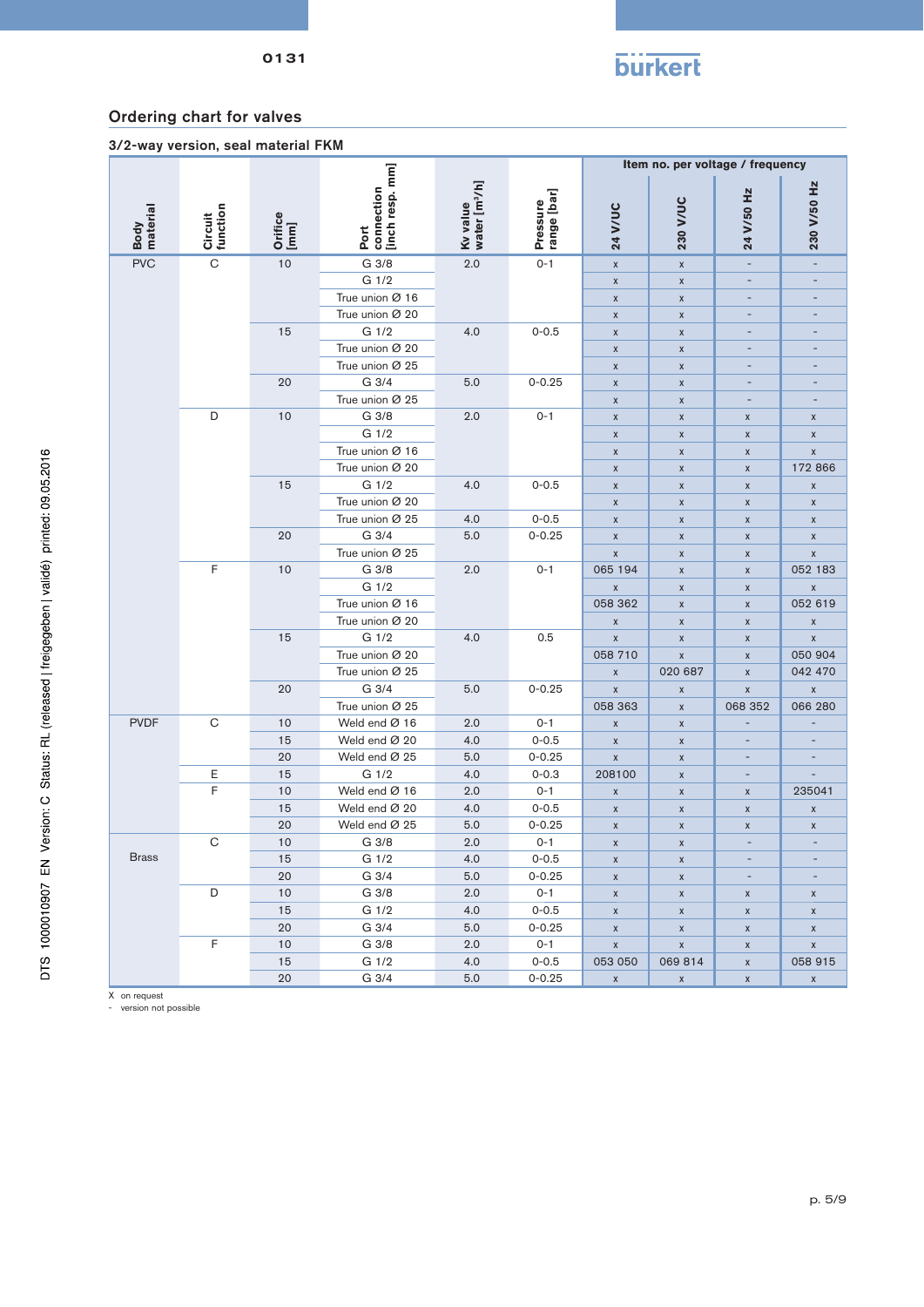



### **Materials**



# Dimensions [mm]

### 2/2-way brass version

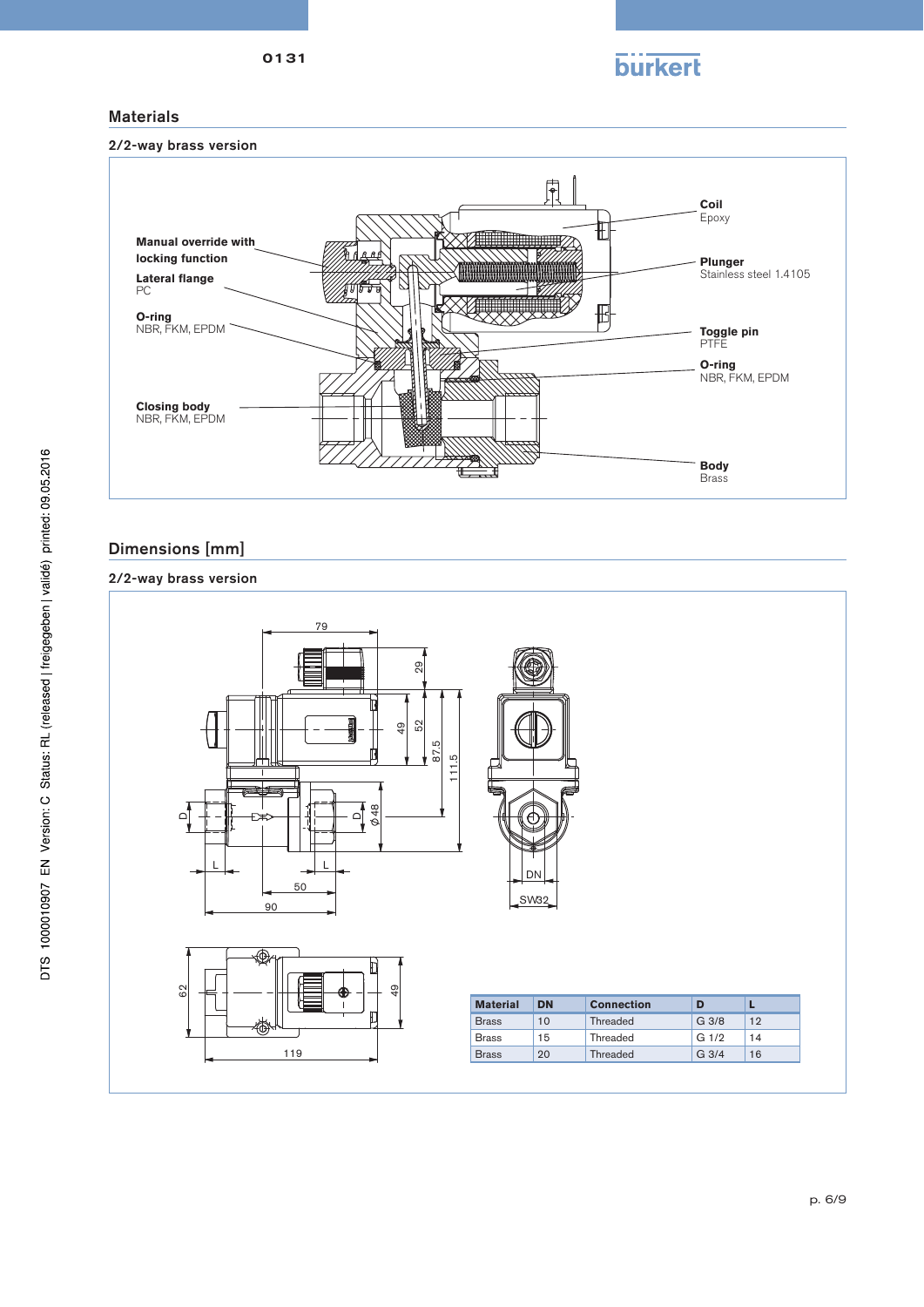

#### **Materials**





### Dimensions [mm]

2/2-way plastic version with true union nut and connection fitting



PVDF 10 Weld end 18 15 Ø 15.5 132 100.5

15 Weld end 19 16 Ø 19.35 136 103.0 20 Weld end 21 18 *Ø* 24.5 142 106.0

Threaded 22 16 NPT 3/4 144 107.0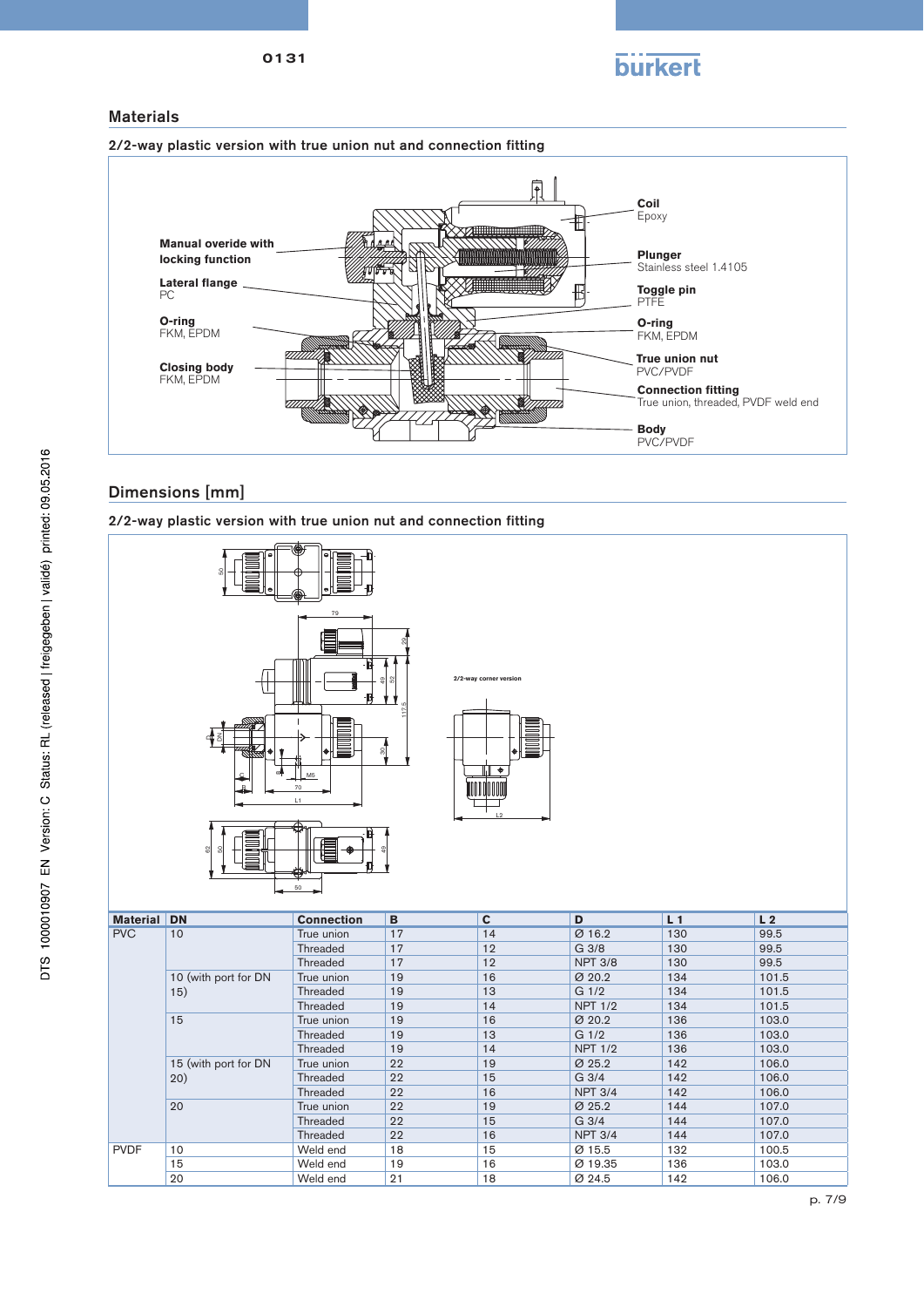

| 2/2-way version, seal material EPDM |  |  |  |
|-------------------------------------|--|--|--|
|-------------------------------------|--|--|--|

|                  |                     |                 |                                       |                                       |                         |                    |                    | Item no. per voltage / frequency |                          |                          |   |
|------------------|---------------------|-----------------|---------------------------------------|---------------------------------------|-------------------------|--------------------|--------------------|----------------------------------|--------------------------|--------------------------|---|
| Body<br>material | Circuit<br>function | Orifice<br>[mm] | [inch resp. mm]<br>connection<br>Port | Kv value<br>water [m <sup>3</sup> /h] | Pressure<br>range [bar] | 24 V/UC            | 230 V/UC           | 24 V/50 Hz                       | 230 V/50 Hz              |                          |   |
| <b>PVC</b>       | A                   | 10              | G 3/8                                 | 2.0                                   | $0 - 3$                 | 058 900            | $\mathsf{x}$       | $\mathsf{x}$                     | 056 512                  |                          |   |
|                  |                     |                 | G 1/2                                 | 2.0                                   | $0 - 3$                 | 023 759            | $\mathsf{x}$       | $\pmb{\chi}$                     | 056 795                  |                          |   |
|                  |                     |                 | True union Ø 16                       | 2.0                                   | $0 - 3$                 | 046 949            | 264 450            | $\pmb{\chi}$                     | 050 549                  |                          |   |
|                  |                     |                 | True union Ø 20                       | 2.0                                   | $0 - 3$                 | $\pmb{\chi}$       | X                  | $\pmb{\chi}$                     | 056 791                  |                          |   |
|                  |                     | 15              | G 1/2                                 | 4.5                                   | $0 - 1$                 | 067832             | $\pmb{\mathsf{x}}$ | $\pmb{\mathsf{X}}$               | 054 831                  |                          |   |
|                  |                     |                 | True union Ø 20                       | 4.5                                   | $0 - 1$                 | 050 809            | 168 193            | 051 028                          | 055 423                  |                          |   |
|                  |                     |                 | True union Ø 25                       | 4.5                                   | $0 - 1$                 | $\pmb{\chi}$       | X                  | $\pmb{\mathsf{X}}$               | $\pmb{\mathsf{X}}$       |                          |   |
|                  |                     | 20              | G 3/4                                 | 6.0                                   | $0 - 0.5$               | 049 222            | X                  | $\mathsf{x}$                     | 056 797                  |                          |   |
|                  |                     |                 | True union Ø 25                       | 6.0                                   | $0 - 0.5$               | 045 225            | X                  | 053 992                          | 051 257                  |                          |   |
|                  | B                   | 10              | G 3/8                                 | 2.0                                   | $0 - 3$                 | $\pmb{\chi}$       | X                  |                                  |                          |                          |   |
|                  |                     |                 | G 1/2                                 | 2.0                                   | $0 - 3$                 | $\pmb{\mathsf{X}}$ | X                  |                                  |                          |                          |   |
|                  |                     |                 | True union Ø 16                       | 2.0                                   | $0 - 3$                 | 041 272            | $\mathsf X$        | $\overline{a}$                   | $\overline{\phantom{0}}$ |                          |   |
|                  |                     |                 |                                       |                                       | True union Ø 20         | 2.0                | $0 - 3$            | $\pmb{\mathsf{X}}$               | $\pmb{\mathsf{X}}$       | $\overline{\phantom{a}}$ |   |
|                  |                     |                 |                                       |                                       |                         | 15                 | G <sub>1/2</sub>   | 4.5                              | $0 - 1$                  | $\mathsf{x}$             | X |
|                  |                     |                 | True union Ø 20                       | 4.5                                   | $0 - 1$                 | $\pmb{\chi}$       | X                  |                                  |                          |                          |   |
|                  |                     |                 | True union Ø 25                       | 4.5                                   | $0 - 1$                 | $\pmb{\mathsf{X}}$ | X                  |                                  |                          |                          |   |
|                  |                     | 20              | G 3/4                                 | 6.0                                   | $0 - 0.5$               | $\pmb{\mathsf{X}}$ | $\pmb{\mathsf{X}}$ | $\qquad \qquad -$                |                          |                          |   |
|                  |                     |                 | True union Ø 25                       | 6.0                                   | $0 - 0.5$               | $\mathsf{x}$       | 051 748            | ٠                                |                          |                          |   |
| <b>PVDF</b>      | Α                   | 10              | Weld end Ø 16                         | 2.0                                   | $0 - 3$                 | 131 273            | 274 340            | $\pmb{\mathsf{X}}$               | $\pmb{\mathsf{x}}$       |                          |   |
|                  |                     | 15              | Weld end Ø 20                         | 4.5                                   | $0 - 1$                 | $\pmb{\chi}$       | $\mathsf X$        | $\pmb{\chi}$                     | 197 985                  |                          |   |
|                  |                     | 20              | Weld end Ø 25                         | 6.0                                   | $0 - 0.5$               | $\pmb{\mathsf{X}}$ | X                  | $\pmb{\mathsf{X}}$               | $\mathsf X$              |                          |   |
|                  | B                   | 15              | Weld end Ø 20                         | 4.5                                   | $0 - 1$                 | $\pmb{\chi}$       | X                  | $\overline{a}$                   | $\overline{a}$           |                          |   |
|                  | Α                   | 10              | G 3/8                                 | 2.0                                   | $0 - 3$                 | $\mathsf{x}$       | X                  | $\pmb{\mathsf{X}}$               | $\mathsf X$              |                          |   |
| <b>Brass</b>     |                     | 15              | G 1/2                                 | 4.5                                   | $0 - 1$                 | $\mathsf{x}$       | X                  | $\pmb{\chi}$                     | 056 281                  |                          |   |
|                  |                     | 20              | G 3/4                                 | 6.0                                   | $0 - 0.5$               | $\pmb{\mathsf{X}}$ | X                  | $\pmb{\chi}$                     | $\mathsf X$              |                          |   |
|                  | B                   | 10              | G 3/8                                 | 2.0                                   | $0 - 2$                 | $\pmb{\chi}$       | X                  | $\pmb{\mathsf{X}}$               | X                        |                          |   |
|                  |                     | 15              | G 1/2                                 | 4.5                                   | $0 - 1$                 | 049 793            | X                  | $\pmb{\mathsf{X}}$               | $\mathsf X$              |                          |   |
|                  |                     | 20              | G 3/4                                 | 6.0                                   | $0 - 0.5$               | $\pmb{\mathsf{x}}$ | $\pmb{\mathsf{X}}$ | $\pmb{\mathsf{X}}$               | $\mathsf X$              |                          |   |

#### 2/2-way version, seal material NBR

|                  |                    |                                        |                                           |                                                   |                                      | Item no. per voltage / frequency        |                 |                                          |                       |
|------------------|--------------------|----------------------------------------|-------------------------------------------|---------------------------------------------------|--------------------------------------|-----------------------------------------|-----------------|------------------------------------------|-----------------------|
| Body<br>material | Circuit<br>functio | $\omega$<br>$\omega$<br>Orific<br>[mm] | ection<br>resp.<br>ne<br>Linch<br>ᇹ<br>Δ. | [m <sup>3</sup> /h]<br>9L<br>Ī<br>Kv val<br>water | [bar]<br><b>g</b><br>Pressi<br>range | $\overline{\mathbf{c}}$<br>$\mathbf{z}$ | <u>ပ</u><br>230 | $\frac{1}{2}$<br>V/50<br>$\overline{24}$ | 섶<br><b>SO</b><br>230 |
|                  | A                  | 10                                     | G 3/8                                     | 2.0                                               | $0 - 3$                              | 057 475                                 | $\mathsf{x}$    | $\mathsf{x}$                             | 053 059               |
| <b>Brass</b>     |                    | 15                                     | G <sub>1/2</sub>                          | 4.5                                               | $0 - 1$                              | 054 102                                 | $\mathsf{x}$    | $\boldsymbol{\mathsf{x}}$                | 052 221               |
|                  |                    | 20                                     | G 3/4                                     | 6.0                                               | $0 - 0.5$                            | 049 751                                 | $\mathsf{x}$    | 063 602                                  | 048 490               |
|                  | B                  | 10                                     | G 3/8                                     | 2.0                                               | $0 - 2$                              | $\mathsf{x}$                            | 051 685         | $\mathsf{x}$                             | $\mathsf{x}$          |
|                  |                    | 15                                     | G <sub>1/2</sub>                          | 4.5                                               | $0 - 1$                              | 058 371                                 | 046 466         | $\boldsymbol{\mathsf{x}}$                | X                     |
|                  |                    | 20                                     | G 3/4                                     | 6.0                                               | $0 - 0.5$                            | 050 461                                 | 053 807         | X                                        | X                     |

X on request

- version not possible